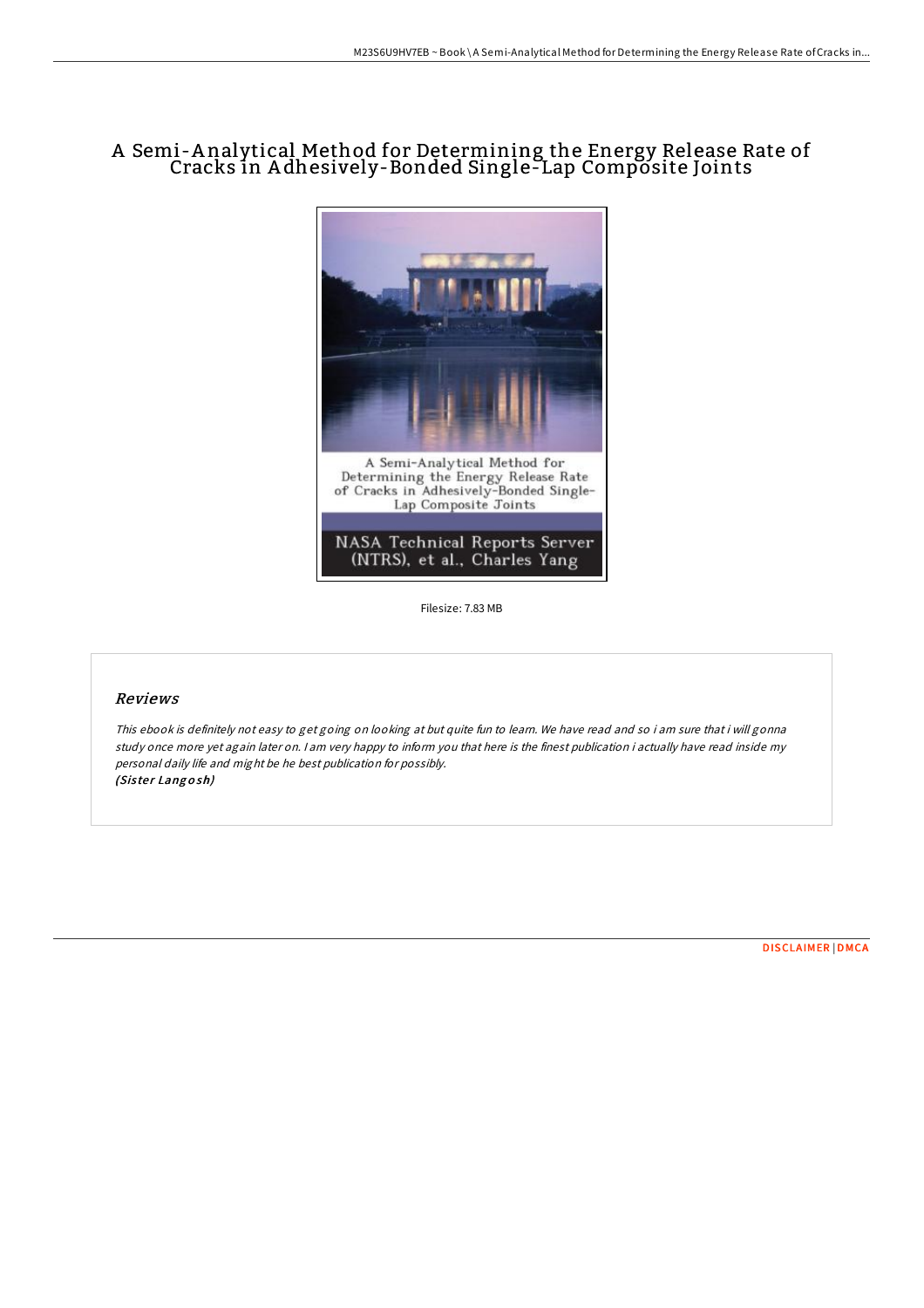### A SEMI-ANALYTICAL METHOD FOR DETERMINING THE ENERGY RELEASE RATE OF CRACKS IN ADHESIVELY-BONDED SINGLE-LAP COMPOSITE JOINTS



Bibliogov, United States, 2013. Paperback. Book Condition: New. 246 x 189 mm. Language: English . Brand New Book \*\*\*\*\* Print on Demand \*\*\*\*\*.A semi-analytical method for determining the strain energy release rate due to a prescribed interface crack in an adhesively-bonded, single-lap composite joint subjected to axial tension is presented. The field equations in terms of displacements within the joint are formulated by using first-order shear deformable, laminated plate theory together with kinematic relations and force equilibrium conditions. The stress distributions for the adherends and adhesive are determined after the appropriate boundary and loading conditions are applied and the equations for the field displacements are solved. Based on the adhesive stress distributions, the forces at the crack tip are obtained and the strain energy release rate of the crack is determined by using the virtual crack closure technique (VCCT). Additionally, the test specimen geometry from both the ASTM D3165 and D1002 test standards are utilized during the derivation of the field equations in order to correlate analytical models with future test results. The system of second-order differential field equations is solved to provide the adherend and adhesive stress response using the symbolic computation tool, Maple 9. Finite element analyses using J-integral as well as VCCT were performed to verify the developed analytical model. The finite element analyses were conducted using the commercial finite element analysis software ABAQUS. The results determined using the analytical method correlated well with the results from the finite element analyses.

<sup>回</sup> Read A [Semi-Analytical](http://almighty24.tech/a-semi-analytical-method-for-determining-the-ene.html) Method for Determining the Energy Release Rate of Cracks in Adhesively-Bonded Sing le-Lap Composite Joints Online

Do wnload PDF A [Semi-Analytical](http://almighty24.tech/a-semi-analytical-method-for-determining-the-ene.html) Method for Determining the Energy Release Rate of Cracks in Adhesively-Bonded Single-Lap Composite Joints